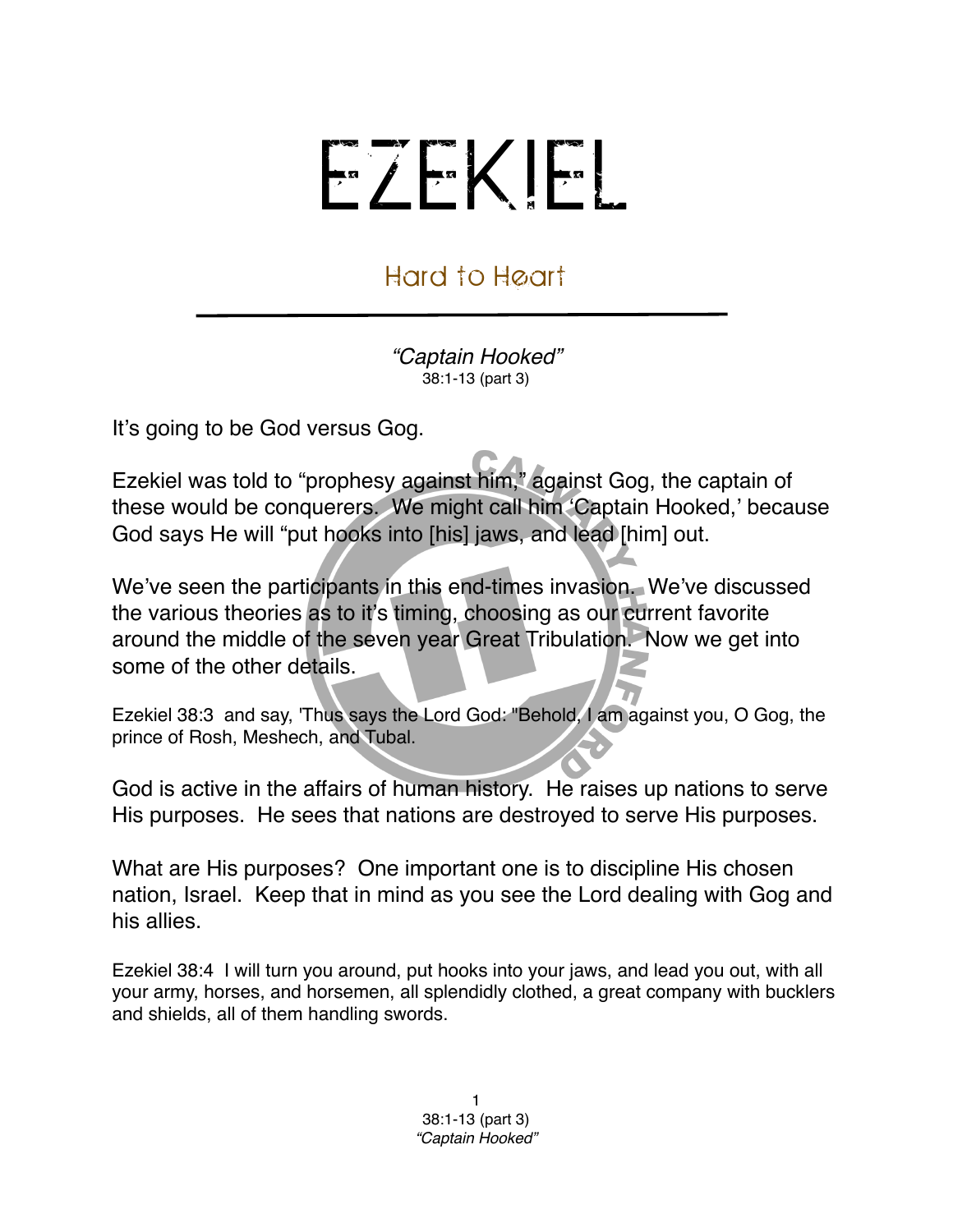God will "turn [Gog] around. The captain of this host will be heading in a different direction when God will "put hooks into [his] jaws, and lead [him] out..." A practice common to warfare in those days was for the conqueror to literally put hooks through the jaws of captives, chain them together, and lead them wherever they were taking them.

The imagery leaves no doubt that God is in control of these events. In His sovereignty and by His divine providence, God draws these enemies of Israel away from their prior plans and down towards the Promised Land.

There are different hooks for different purposes. Fisherman utilize a variety of hooks. You might hang your bicycle in the garage on hooks.

What will be the hook God uses to draw this force down against Israel? We can only speculate.

- Years ago the prevalent speculation was that oil and gas would be found in Israel, and the northern coalition would come down to destroy Israel wanting to claim her resources. Interestingly, vast oil and gas reserves have just recently been discovered in Israel.
- Today there is speculation that Gog and his forces will act towards Israel the way the U.S. acted towards Iraq - invading to end an evil and achieve a greater purpose. In the case of Gog it will be to destroy any non-Muslim influence in the region.

The hook will undoubtedly be something we haven't considered that shows us how much smarter God is than we are!

Critics of a literal futurist understanding of this passage point to the fact that the text says that the invaders will be horsemen riding on horses and using weapons like swords and spears. These are certainly not what we would expect given the current state of the military.

One argument is that the invasion force was being described in terms Ezekiel could comprehend with the understanding that whenever this invasion took place in the future the hostiles would be equipped with all the best modern weaponry of their era.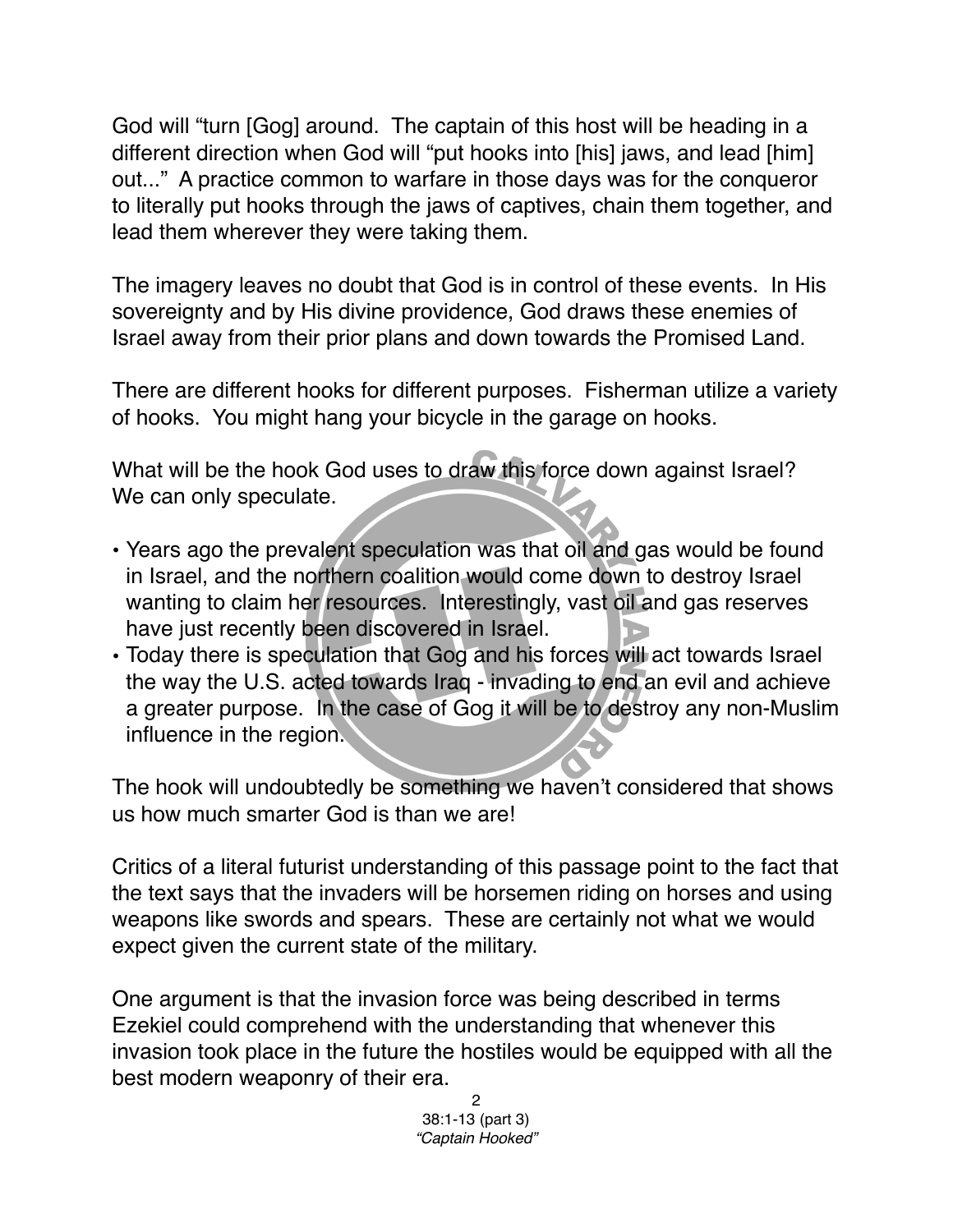One problem which that explanation cannot account for is that the weaponry is said to be burned for seven years after the battle. We don't normally think of modern weapons fueling a bonfire.

Another solution is the obvious one. That this really is an invasion mostly by cavalry, literally on horseback.

According to the American Museum of Natural History,

Though cavalry charges are now a thing of the past, there are still places where a horse is more useful than a truck. In 2002, for example, during the war in Afghanistan, some U.S. Special Forces rode horses in areas where the rugged terrain and lack of fuel made automobiles impractical.

A 2006 web article called *Don*'*t Hang Up Your Spurs Yet* stated, "Russia is turning over guarding sections of its border to newly re-formed Cossack units."

Another snippet from the world-wide-web confirms that, stating,

According to the press service of Russia's FSB border guards division, in North Ossetia, in each border region of the Republic, Terek Cossack detachments of up to 20 armed fighters each have been formed. After a quick training course, the Cossacks begin to protect the state border, as part of the border detail.

Following this thread I came across these comments:

For patrol and response in many parts of the Continental United States a horsemounted infantry/border guard force makes a lot of sense.

## Another quote:

In Russia, where horsemanship is part of the every-day life of many thousands of people, the Red Army is able to maintain one of the finest horse-mounted components in the world.

Interesting that Russia is at the forefront of mounted cavalry!

A guy by the name of Randall Price has this to say:

3 38:1-13 (part 3) *"Captain Hooked"*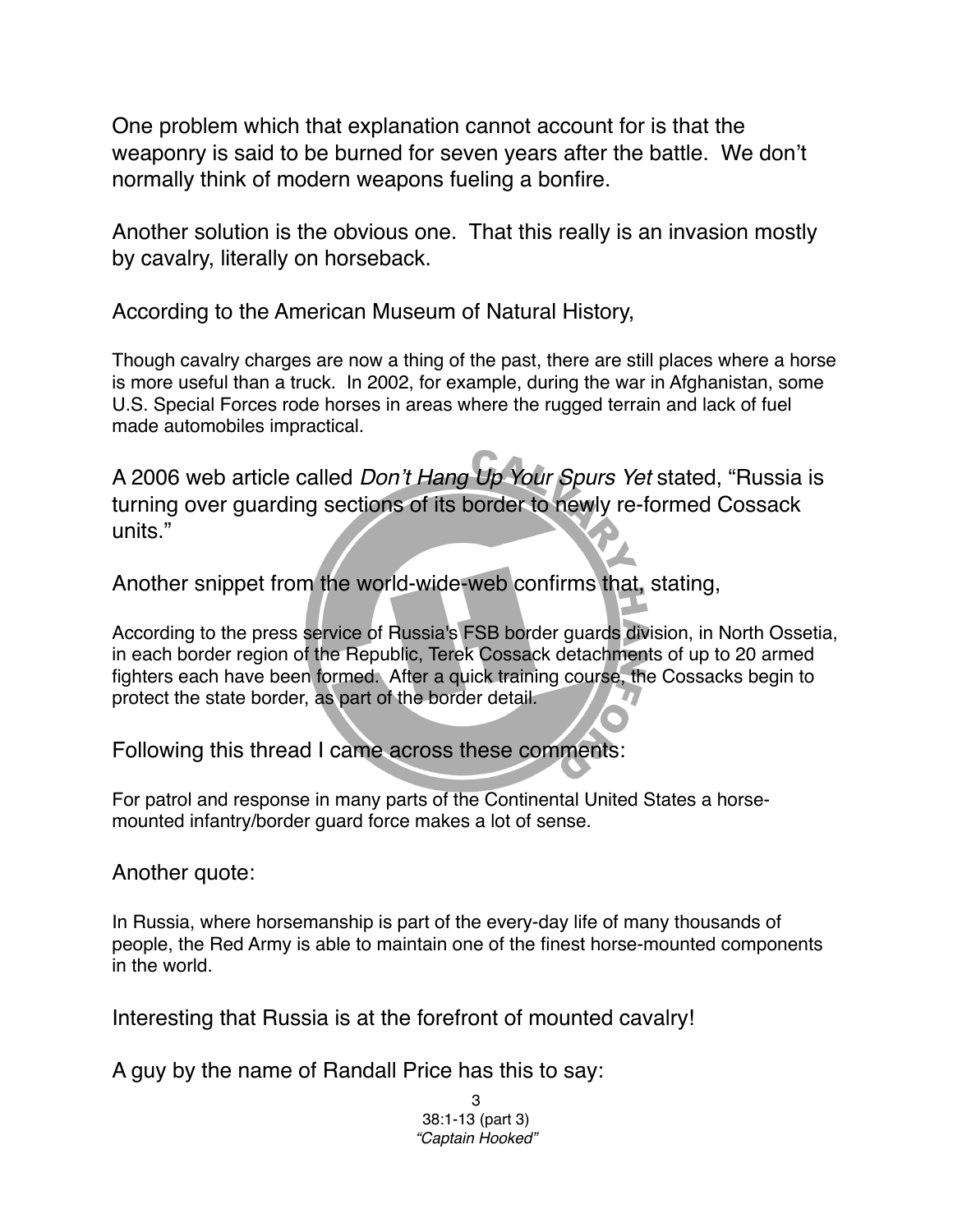There is no reason why these basic weapons might not be used in a future battle, if the conditions or the stage of battle prevent the use of the more advanced technology. Wars fought in certain rugged Middle Eastern terrains such as the mountainous region of Afghanistan (cf. 39:2-4) have required modern armies to use horses, and bows and arrows continue to be employed in various combat arenas. In addition, if the battle takes place in the Tribulation period, the conditions predicted for that time, such as seismic activity, meteor showers, increased solar effects,and other cosmic and terrestrial catastrophes would so disrupt the environment that present technology depending on satellite and computer-guided systems as well as meteorological stability would utterly fail. Under such conditions most of our modern weapons would be useless and more basic weapons would have to be substituted.

For now I take Ezekiel's prophesy literally. Let's move on!

Ezekiel 38:7 "Prepare yourself and be ready, you and all your companies that are gathered about you; and be a guard for them.

Scholars agree this is sanctified sarcasm. Gog and his forces are coming against God. How can they "be ready"? How can Gog "be a guard for them"?

Ezekiel 38:8 After many days you will be visited. In the latter years you will come into the land of those brought back from the sword and gathered from many people on the mountains of Israel, which had long been desolate; they were brought out of the nations, and now all of them dwell safely.

"After many days," that is, "in the latter years." As we've established in previous studies, this is still future to us.

We also described how only modern Israel, born in our own age, could fulfill the remaining descriptions of verse eight.

And we talked at length about the phrase, "and now all of them dwell safely." We used it as a kind of litmus test to show when this prophecy could and could not be fulfilled, concluding it must be at least some time after the antichrist enforces a peace treaty with Israel.

Ezekiel 38:9 You will ascend, coming like a storm, covering the land like a cloud, you and all your troops and many peoples with you."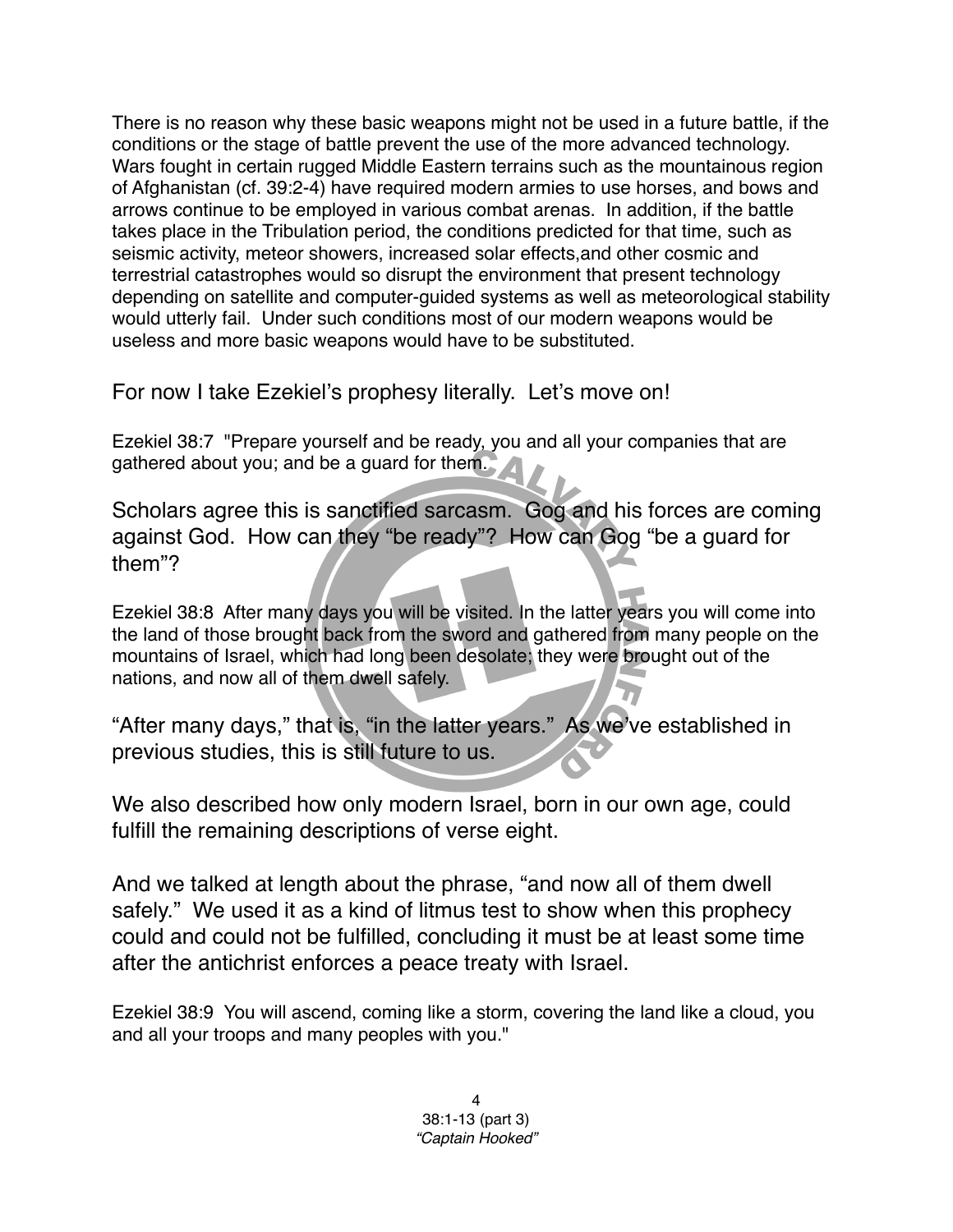It's a massive invasion force that breaks like a "storm, covering the land like a cloud." Lot's of recent films, like *The Lord of the Rings*, have captured this kind of imagery.

Verses ten through thirteen reveal the thoughts of the invaders.

Ezekiel 38:10 'Thus says the Lord God: "On that day it shall come to pass that thoughts will arise in your mind, and you will make an evil plan:

I discovered this week that the Hebrew language does not have a word for "mind." It is the Hebrew *labeb* that has the basic meaning of "inner man" or "heart," used the way we use mind.

Even though God puts a hook in Gog's jaw, He simultaneously attributes his behavior to Gog's own "evil plan." God is sovereign. Man is free and responsible for his choices. Always. You cannot emphasize one over the other.

Ezekiel 38:11 You will say, 'I will go up against a land of unwalled villages; I will go to a peaceful people, who dwell safely, all of them dwelling without walls, and having neither bars nor gates' -

This has never been true of Israel, and it is not true today. This is obviously future even to us. I've been suggesting that it is only possible after the antichrist guarantees Israel's peace in the region.

Just imagine, for a moment, the elation if a genuine, albeit tentative, peace could be achieved in the Middle East. Especially if guaranteed by a military defense agreement by a powerful force in the region.

The antichrist will be the head of a revived Roman Empire. It's more than just Europe or the European Union. Much more.

Ezekiel 38:12 to take plunder and to take booty, to stretch out your hand against the waste places that are again inhabited, and against a people gathered from the nations, who have acquired livestock and goods, who dwell in the midst of the land.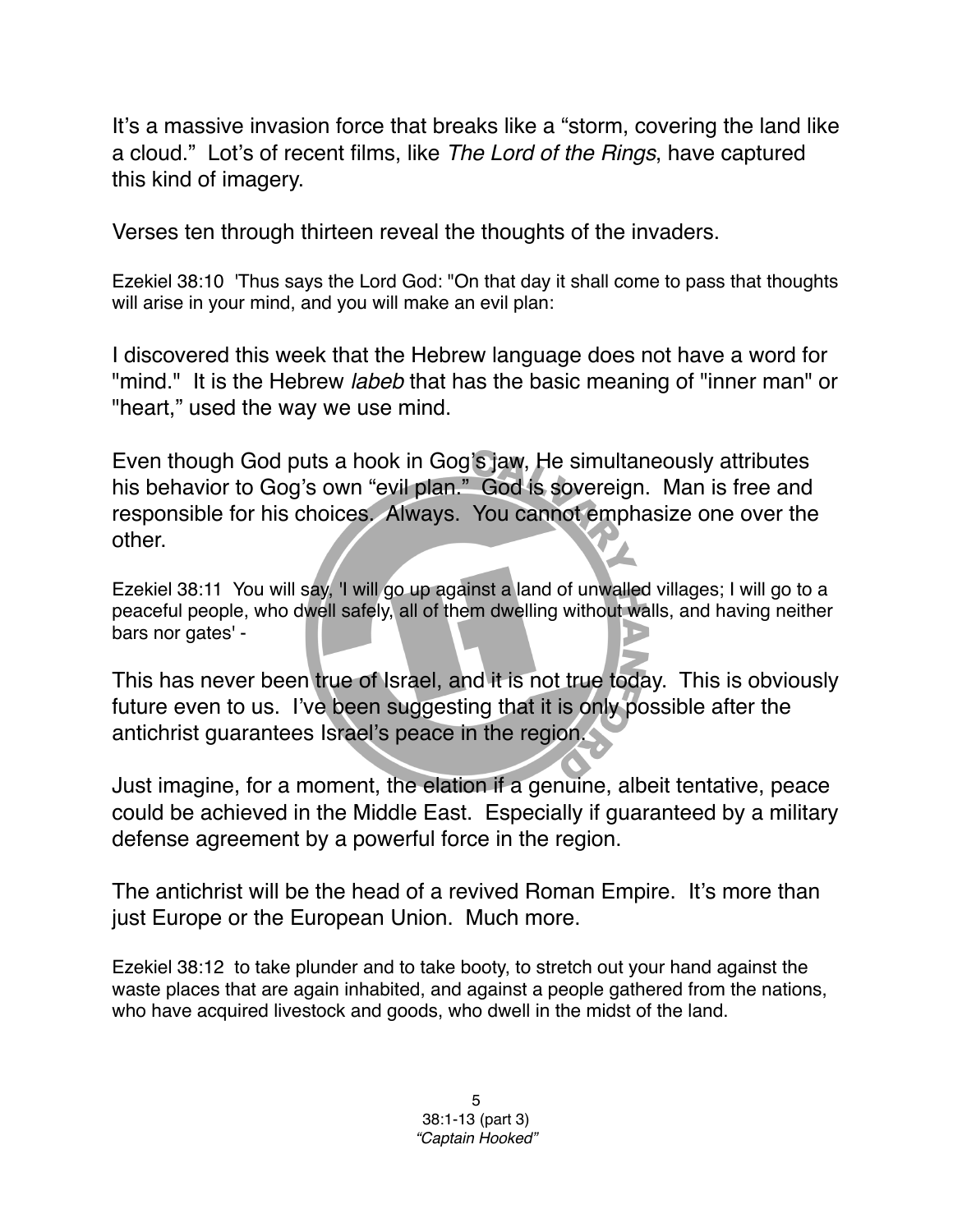They come to "take plunder" and to "take booty." Sounds like the new *Pirates of the Caribbean* movie!

Ezekiel 38:13 Sheba, Dedan, the merchants of Tarshish, and all their young lions will say to you, 'Have you come to take plunder? Have you gathered your army to take booty, to carry away silver and gold, to take away livestock and goods, to take great plunder?' " '

Who are "Sheba" and "Dedan"? They are located in the modern country of Saudi Arabia. Randall Price locates Sheba as modern Yemen in the southern part of the Arabian peninsula and Dedan as Saudi Arabia.

Regardless of their precise location on the Arabian peninsula, there appears to be no doubt that it is a reference to Saudi Arabia and perhaps some of the other Arab nations currently occupying that peninsula.

"Tarshish is ancient Tartessus in the present-day nation of Spain. There does appear to be a significant historical basis to support the notion that the merchants of Tarshish are connected with the seafaring Phoenicians of 3,000 years ago.

Mark Hitchcock concludes,

Tarshish, or modern Spain, could be used by Ezekiel to represent all of the western nations which Saudi Arabia will join with in denouncing this invasion... It is highly probable that Ezekiel used the far western colony of Tarshish to represent the end-time empire of the Antichrist.

Is Tarshish the United States? The merchants of Tarshish, during the last 500 years, developed into the modern mercantile nations of Western Europe like Spain, Holland, and Britain. It's a stretch of enormous proportions to further identify Tarshish with the United States. And if we are included, we're sure not a dominant nation anymore by the time of this invasion.

Is Israel really all that wealthy? Remember, this is looking to the future. But even now we'd have to say that Israel is very well-off.